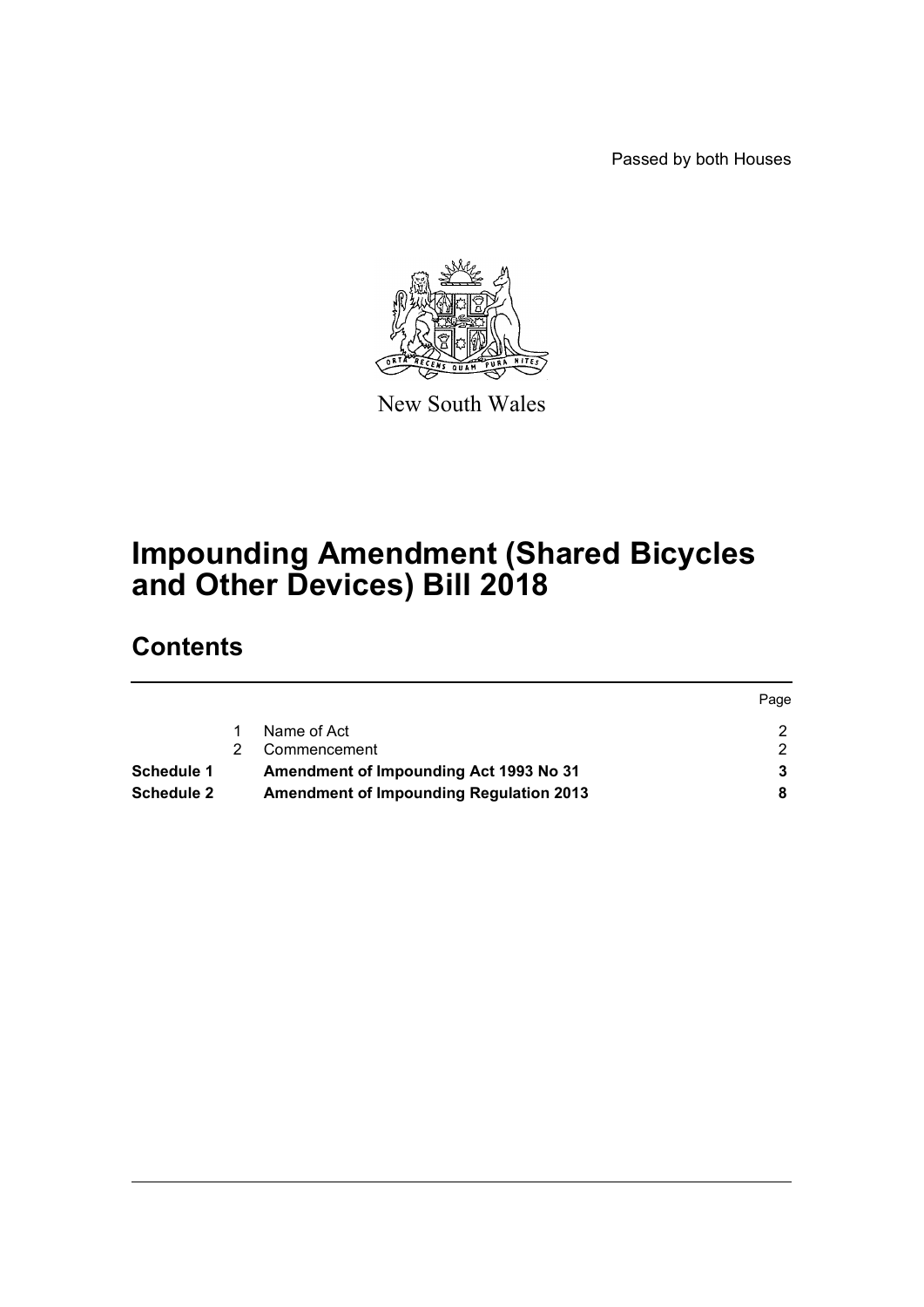*I certify that this public bill, which originated in the Legislative Assembly, has finally passed the Legislative Council and the Legislative Assembly of New South Wales.*

> *Clerk of the Legislative Assembly. Legislative Assembly, Sydney, , 2018*



New South Wales

# **Impounding Amendment (Shared Bicycles and Other Devices) Bill 2018**

Act No , 2018

An Act to amend the *Impounding Act 1993* and the regulation under that Act with respect to the impounding of bicycles and other devices that are part of a sharing service.

*I have examined this bill and find it to correspond in all respects with the bill as finally passed by both Houses.*

*Assistant Speaker of the Legislative Assembly.*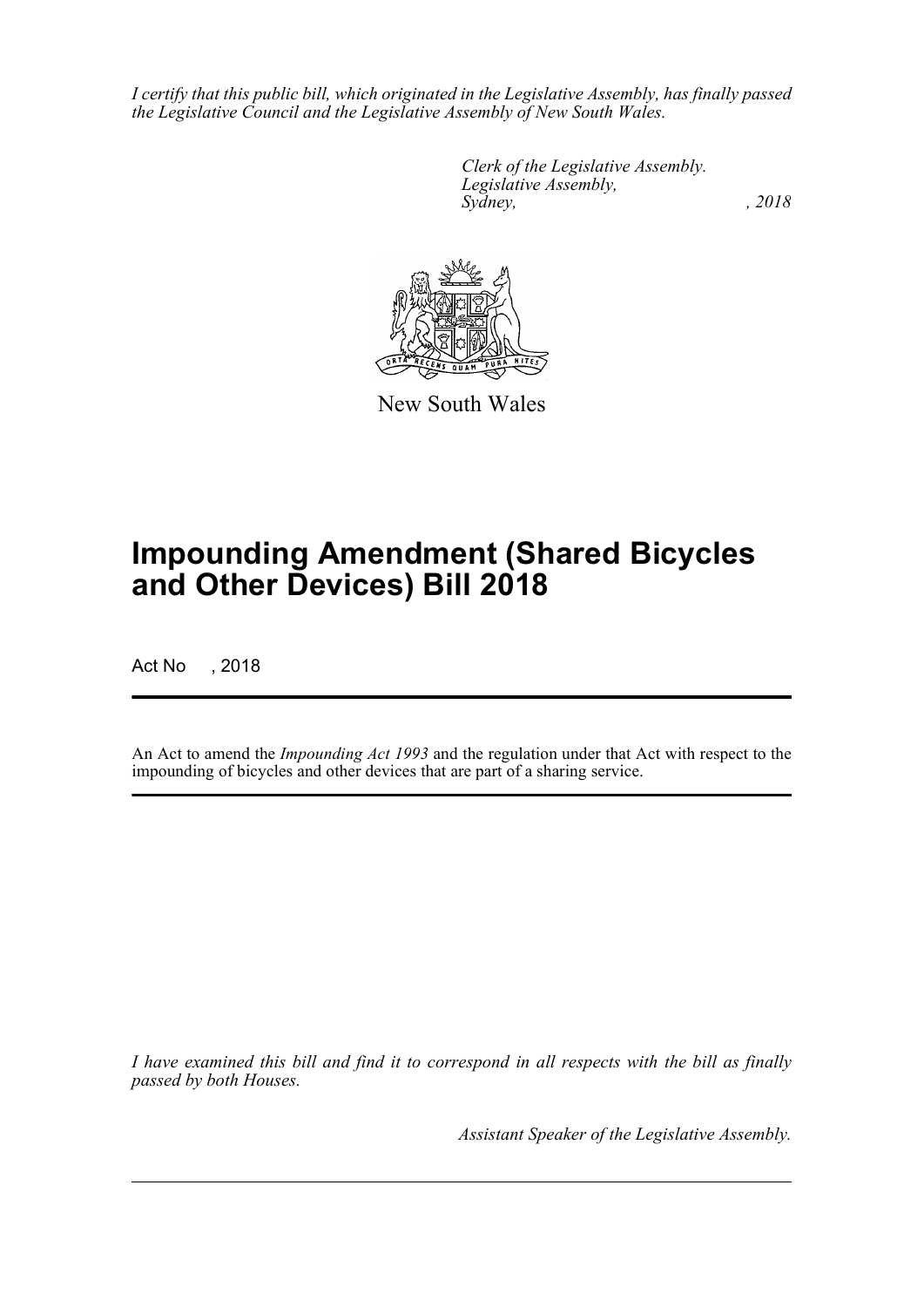## <span id="page-2-0"></span>**The Legislature of New South Wales enacts:**

## **1 Name of Act**

This Act is the *Impounding Amendment (Shared Bicycles and Other Devices) Act 2018*.

## <span id="page-2-1"></span>**2 Commencement**

This Act commences on a day or days to be appointed by proclamation.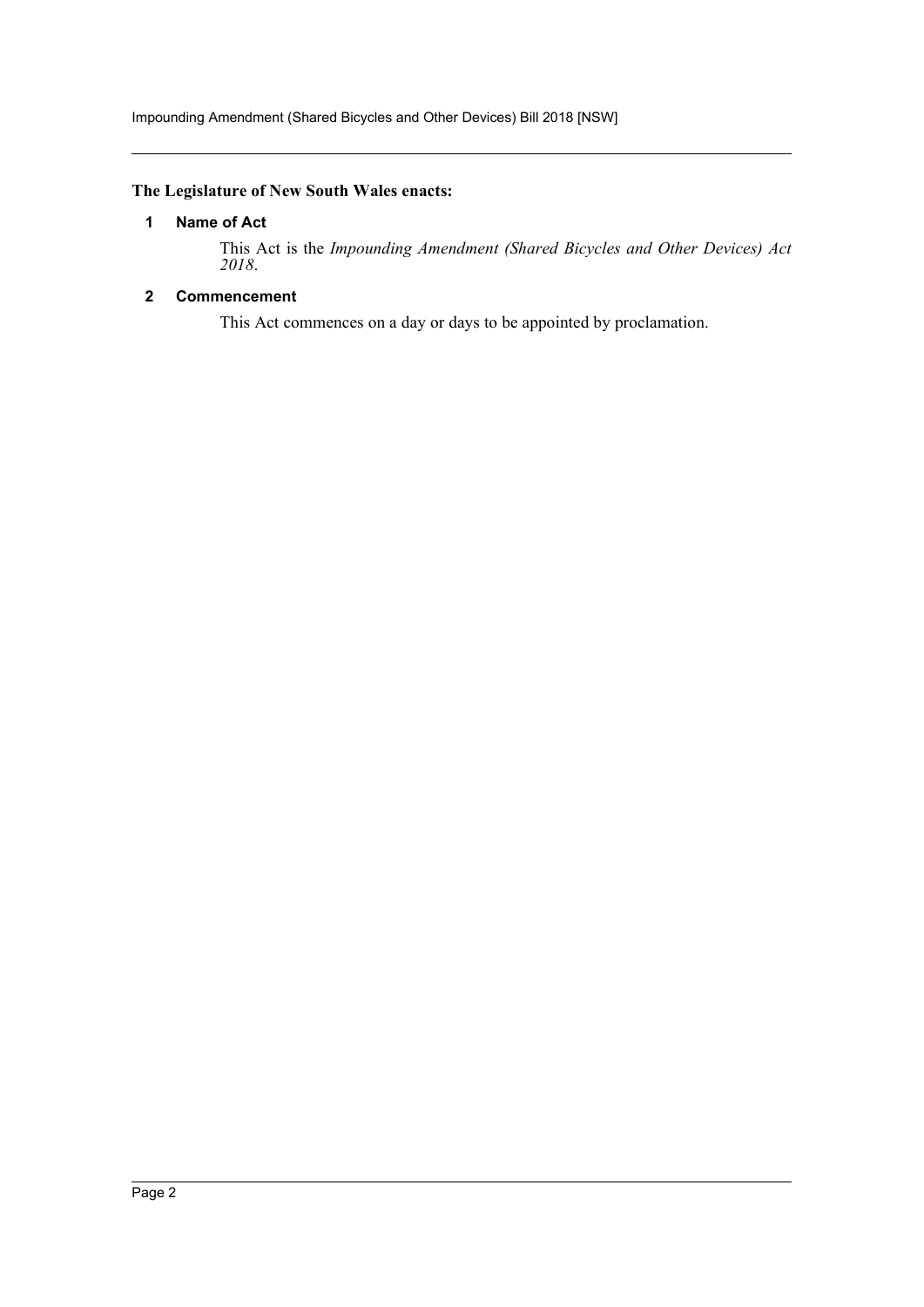## <span id="page-3-0"></span>**Schedule 1 Amendment of Impounding Act 1993 No 31**

## **[1] Part 2, Division 5**

Insert after Division 4 of Part 2:

## **Division 5 Additional powers in relation to shared devices**

#### **19A Preliminary**

This Division confers additional powers on impounding officers in respect of shared devices, and does not limit a power to impound an article that is a shared device under any other provision of this Act.

#### **19B Definitions**

(1) In this Division:

*code of practice* means a code of practice prescribed by the regulations under this Division.

*device* means:

- (a) a bicycle, or
- (b) any other thing used for transporting persons that is prescribed by the regulations as a device for the purposes of this Act.

*leave* a shared device includes park a shared device.

*operator* of a sharing service means a person who carries on the business of providing the sharing service.

*shared device* means any device that is provided for hire under a sharing service.

*sharing service*—see section 19C.

*user* means a person who hires a shared device under a sharing service.

(2) In this Division, a power to impound or move a shared device includes a power to unlock the device.

#### **19C Sharing service—meaning**

- (1) In this Division, *sharing service* means an arrangement (including an arrangement in writing or one established through a smartphone application) under which:
	- (a) devices are provided for hire (whether or not a fee is payable), and
	- (b) the devices are self-locking, or access to the devices is otherwise able to be limited, including remotely, and
	- (c) the devices are not hired from the premises of the operator of the sharing service or from a fixed docking station, and
	- (d) the devices are not required to be returned to:
		- (i) the operator, or
		- (ii) the premises from which they were picked up, or
		- (iii) a fixed docking station, or
		- (iv) other specific premises, and
	- (e) any other features prescribed by the regulations exist.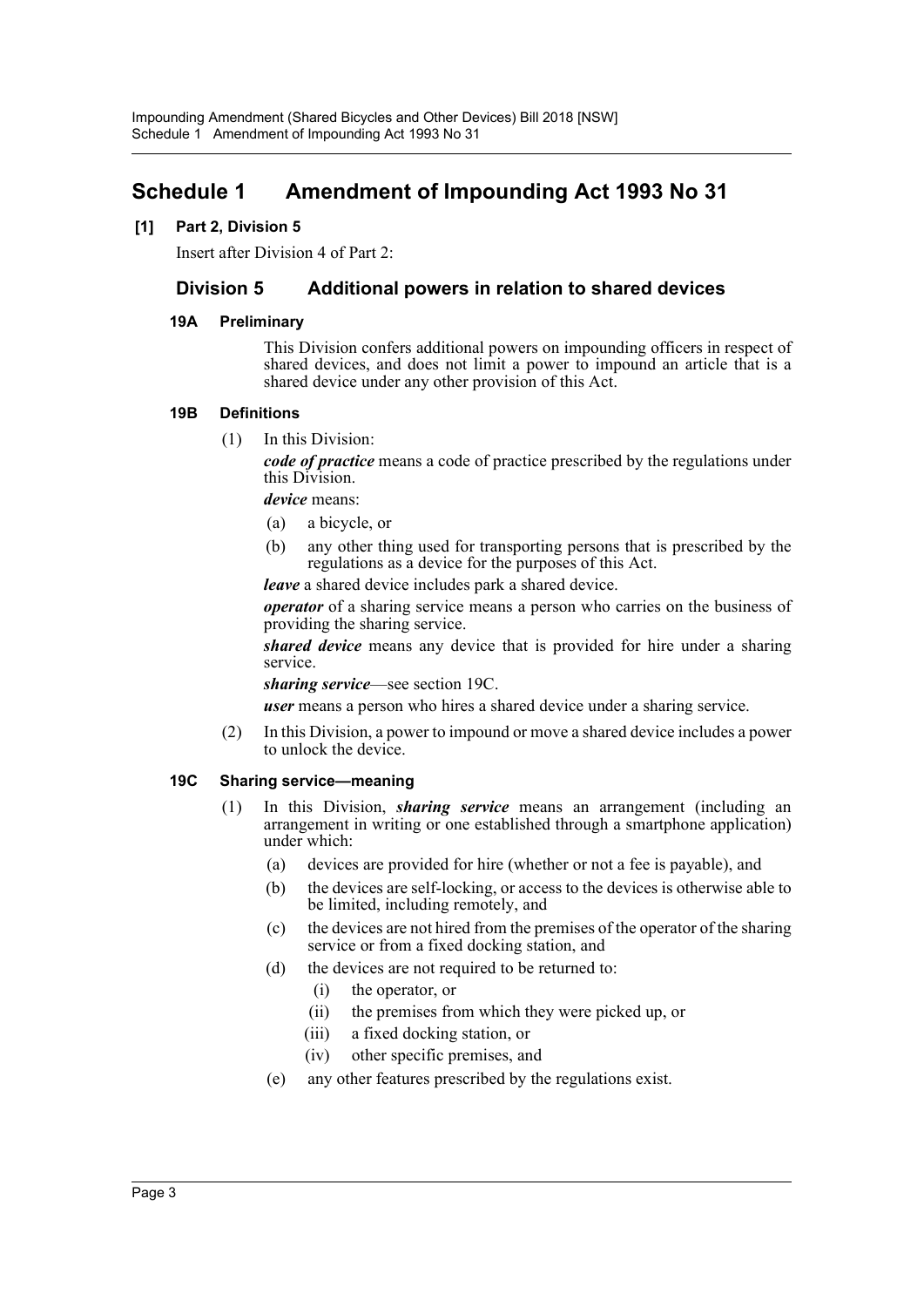- (2) The regulations may:
	- (a) declare any arrangement or type of arrangement made in connection with a device to be within the definition of *sharing service* for the purposes of this Division, or
	- (b) exclude any arrangement or type of arrangement made in connection with a device from that definition of *sharing service*.
- (3) A provision of this Act, the regulations or a code of practice that requires a shared device to be left in a particular place, or prohibits a shared device from being left in a particular place, is to be disregarded for the purpose of determining whether an arrangement is a sharing service.

#### **19D Impounding shared devices that are causing an obstruction or safety risk**

- (1) A shared device is not to be left in a public place in a way that causes an obstruction or safety risk.
- (2) An impounding officer may immediately impound a shared device if:
	- (a) the shared device has been left in a public place, and
	- (b) the impounding officer believes on reasonable grounds that the shared device has been left in a way that causes an obstruction or safety risk.
- (3) An impounding officer may, instead of impounding a shared device under subsection (2), move the device to another place.
- (4) An operator of a sharing service must ensure that any shared device owned by the operator that is left in a public place (whether by a user or any other person) in a way that contravenes this section is removed within 3 hours after the operator is notified of the contravention by an impounding officer, user or any other person.
- (5) An operator of a sharing service who fails to comply with subsection (4) in relation to a shared device is taken to have abandoned the shared device in a public place.

**Note.** Abandoning an article in a public place is an offence under section 32.

- (6) The regulations may prescribe a longer period than 3 hours to apply for the purposes of subsection (4) in all or any specified circumstances.
- (7) For the purposes of this section, a shared device causes an *obstruction or safety risk*:
	- (a) if the shared device is left in a way that causes an obstruction to traffic (whether vehicular or pedestrian), or that is likely to be a danger to road users or the public, including because it blocks access to a footpath, fire exit, lift, access ramp or stairs, or
	- (b) in any other circumstances prescribed by the regulations.

#### **19E Impounding abandoned shared devices**

- (1) A shared device is not to be left in a public place, in the same location, for a period of more than 7 consecutive days.
- (2) An operator of a sharing service must ensure that any shared device owned by the operator that has been left in a public place (whether by a user or any other person) in contravention of this section is removed within 4 days after the operator is notified of the contravention by an impounding officer, a user or any other person.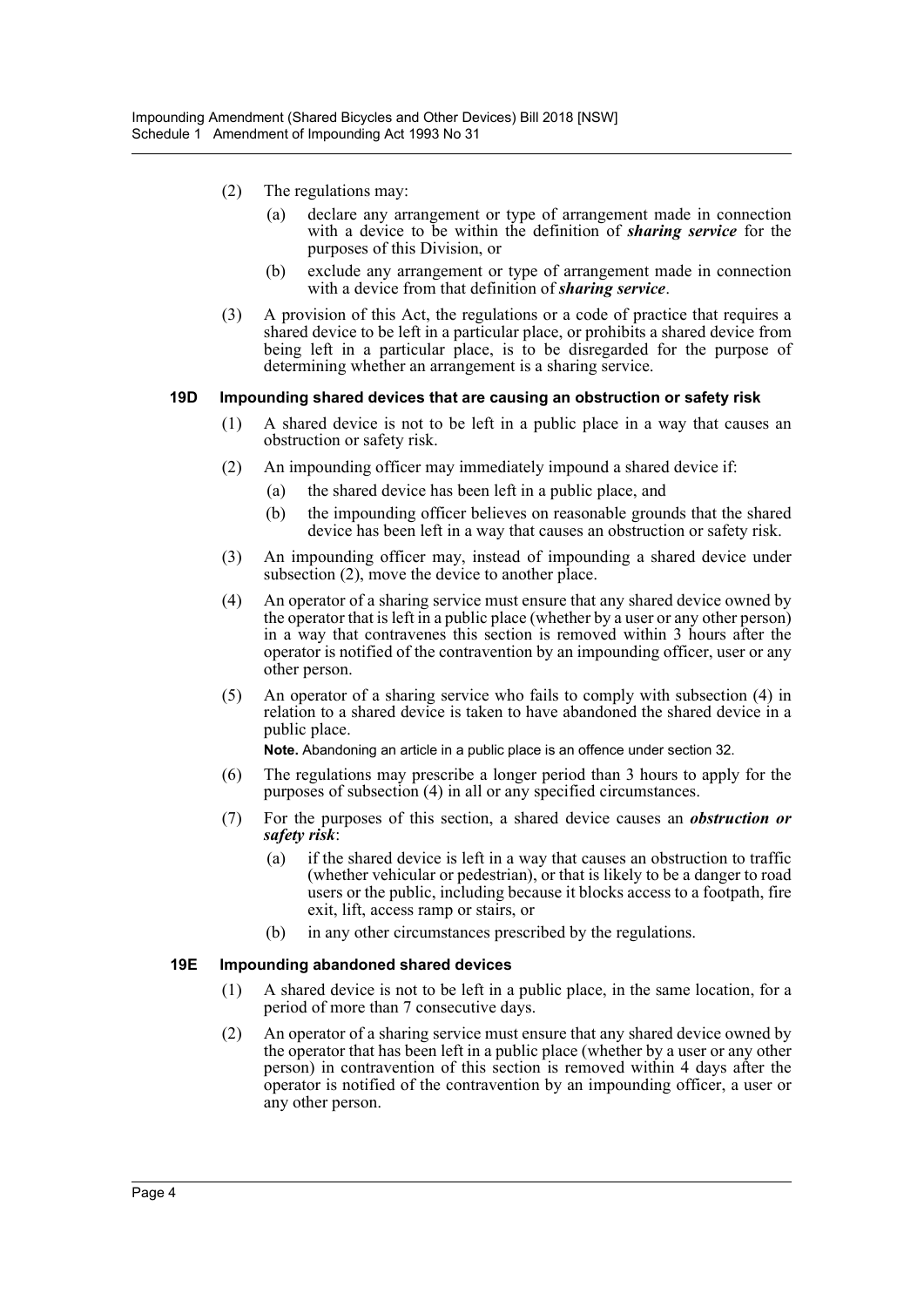(3) An operator of a sharing service who fails to comply with subsection (2) in relation to a shared device is taken to have abandoned the shared device in a public place.

**Note.** An impounding officer may impound the abandoned shared device under section 15. Abandoning an article in a public place is an offence under section 32.

(4) The regulations may prescribe a longer period than 4 days to apply for the purposes of subsection (2) in all or any specified circumstances.

#### **19F Regulations relating to sharing services**

- (1) The regulations may make further provision for the obligations of operators of sharing services in respect of the operation of sharing services and shared devices.
- (2) In particular, the regulations may provide for matters relating to the safety, operation or maintenance of sharing services and shared devices, including the following:
	- (a) protecting the public amenity of land on which shared devices are used or left,
	- (b) managing risks to the safety of users of sharing services, other road users, impounding officers and other members of staff of impounding authorities, and the general public,
	- (c) managing any public liability of impounding authorities incurred in connection with the carrying on of business by an operator of a sharing service,
	- (d) planning for the operation of an integrated transport network.
- (3) The regulations may prescribe a code of practice that provides for any of the matters referred to in subsection  $(1)$  or  $(2)$ .
- (4) The regulations, or a code of practice, may impose enforceable obligations or restrictions on operators and former operators of sharing services (including by creating offences with a penalty not exceeding 5 penalty units).
- (5) The regulations, or a code of practice, may provide for further circumstances in which a shared device left in a public place (whether by a user or any other person) is taken, for the purposes of this Act, to have been abandoned by the operator of the sharing service that owns the shared device.
- (6) The regulations may exempt, or provide for the exemption of, unconditionally or subject to conditions, any persons, shared devices or sharing services from any or all of the provisions of this Division, the regulations under this Division or a code of practice.

#### **19G Impounding shared devices not moved in accordance with a removal notice**

- (1) An impounding officer may issue a notice (a *removal notice*) to an operator of a sharing service requiring the operator to remove a shared device left in a public place if the impounding officer believes on reasonable grounds that:
	- (a) the shared device is owned by the operator, and
	- (b) the shared device has been left in the place, or has been provided by the operator, in contravention of this Act, the regulations or a code of practice (whether or not the contravention constitutes an offence).
- (2) The removal notice must:
	- (a) give particulars of the shared device and its location, and
	- (b) specify the alleged contravention, and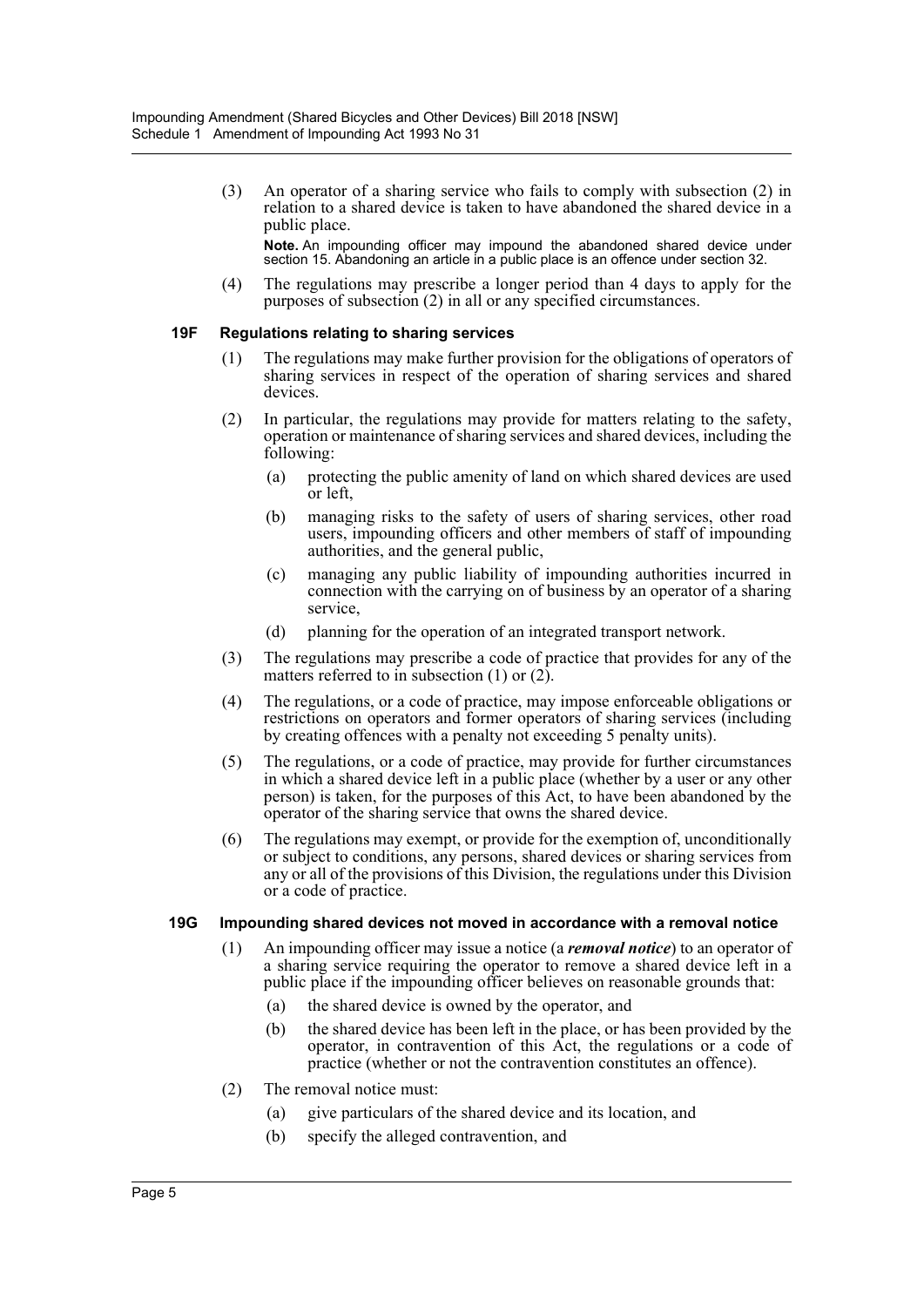- (c) specify the time by which the shared device must be removed.
- (3) The period of time given for compliance with the removal notice must be:
	- (a) no shorter than the period of time allowed for the removal of the shared device that is specified in relation to the contravention concerned in this Act, the regulations or a code of practice, or
	- (b) if paragraph (a) does not apply—a period of time that is reasonable in the circumstances.
- (4) A removal notice may be varied or revoked by a subsequent notice.
- (5) An operator of a sharing service who fails to comply with a removal notice relating to a shared device left in a public place (whether by a user or any other person) is taken to have abandoned the shared device in that public place. **Note.** An impounding officer may impound an abandoned shared device under section 15. Abandoning an article in a public place is an offence under section 32.
- (6) If the removal notice relates to a contravention of section 19D or 19E, the operator is taken to have abandoned the shared device under the section concerned. **Note.** Under section 32 there is an increased penalty for abandoning shared devices under sections 19D and 19E.
- (7) This section does not limit a power to impound a shared device conferred on an impounding officer by another provision of this Division.

#### **19H Ownership of shared devices**

For the purposes of this Act, the operator of a sharing service is taken, unless the contrary is proven, to be the owner of any shared device that is branded with the name of the operator or the operator's business.

#### **19I Notice to operators**

- (1) A notice under this Division may be given:
	- by giving the notice by email to an email address specified by the operator for the service of documents of that kind, or
	- (b) if the operator to whom it is issued has requested or consented to notification by SMS text message or any other electronic means—by giving the notice by SMS text message to the mobile telephone number specified by the operator for the service of documents of that kind or giving the notice by the other electronic means, or
	- (c) in the case of a notice given by an impounding officer—in any other way agreed between the relevant impounding authority and the operator concerned.
- (2) This section is in addition to, and does not limit, section 49.

#### **[2] Section 32 Offence of abandoning article, or leaving animal unattended, in public place**

Omit the penalty provision from section 32 (1). Insert instead:

Maximum penalty:

- (a) in the case of a shared device taken to be abandoned by an operator of a sharing service under section 19D or 19E—25 penalty units, or
- (b) in any other case—5 penalty units.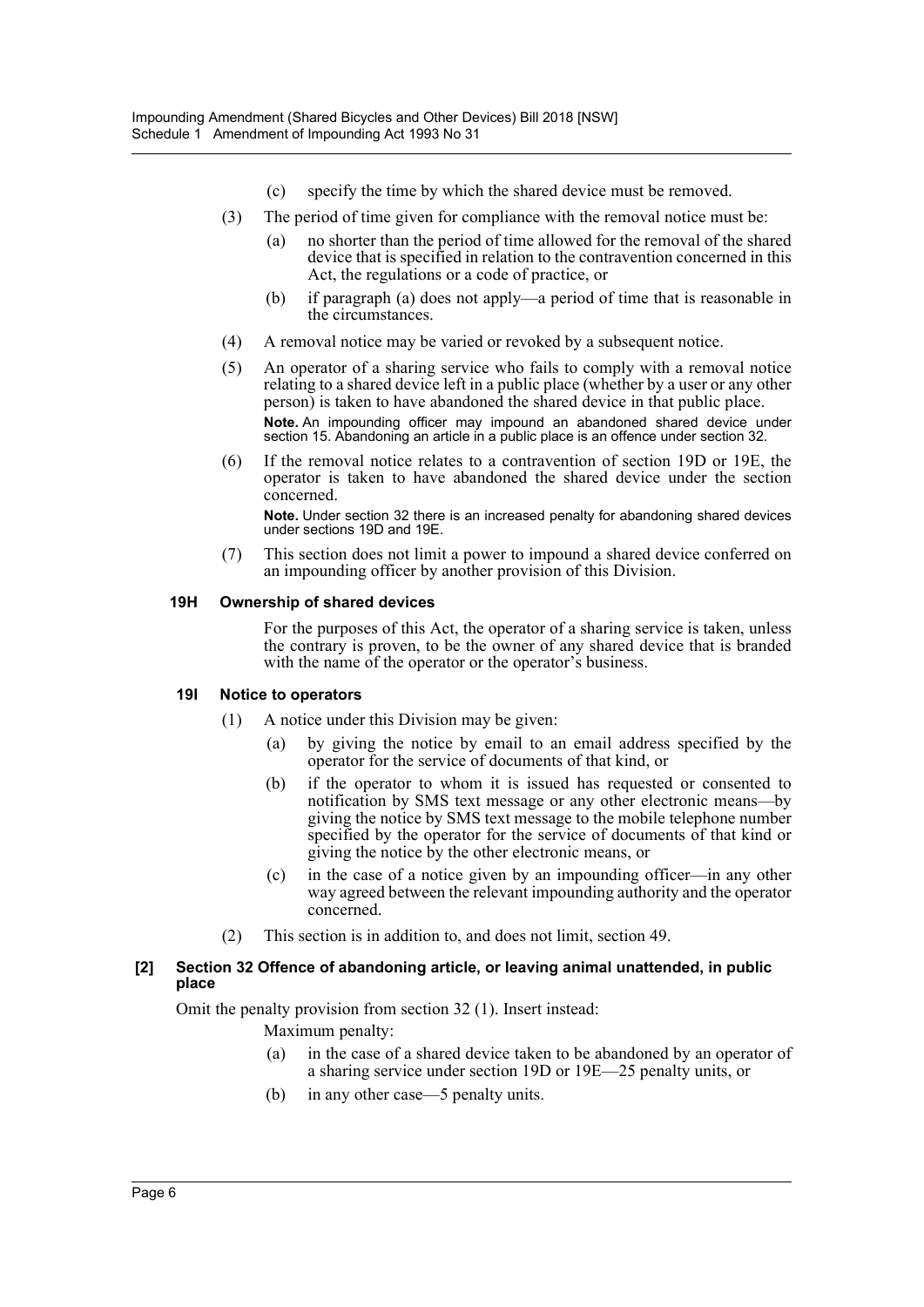## **[3] Section 37 Proceedings are to be heard by Local Court**

Insert ", the regulations or a code of practice" after "Act".

#### **[4] Notes**

Insert after the matter relating to abandoned or unattended articles (except motor vehicles):

Impounding officers have additional powers to impound bicycles or other devices that are part of a sharing service (see Division 5 of Part 2).